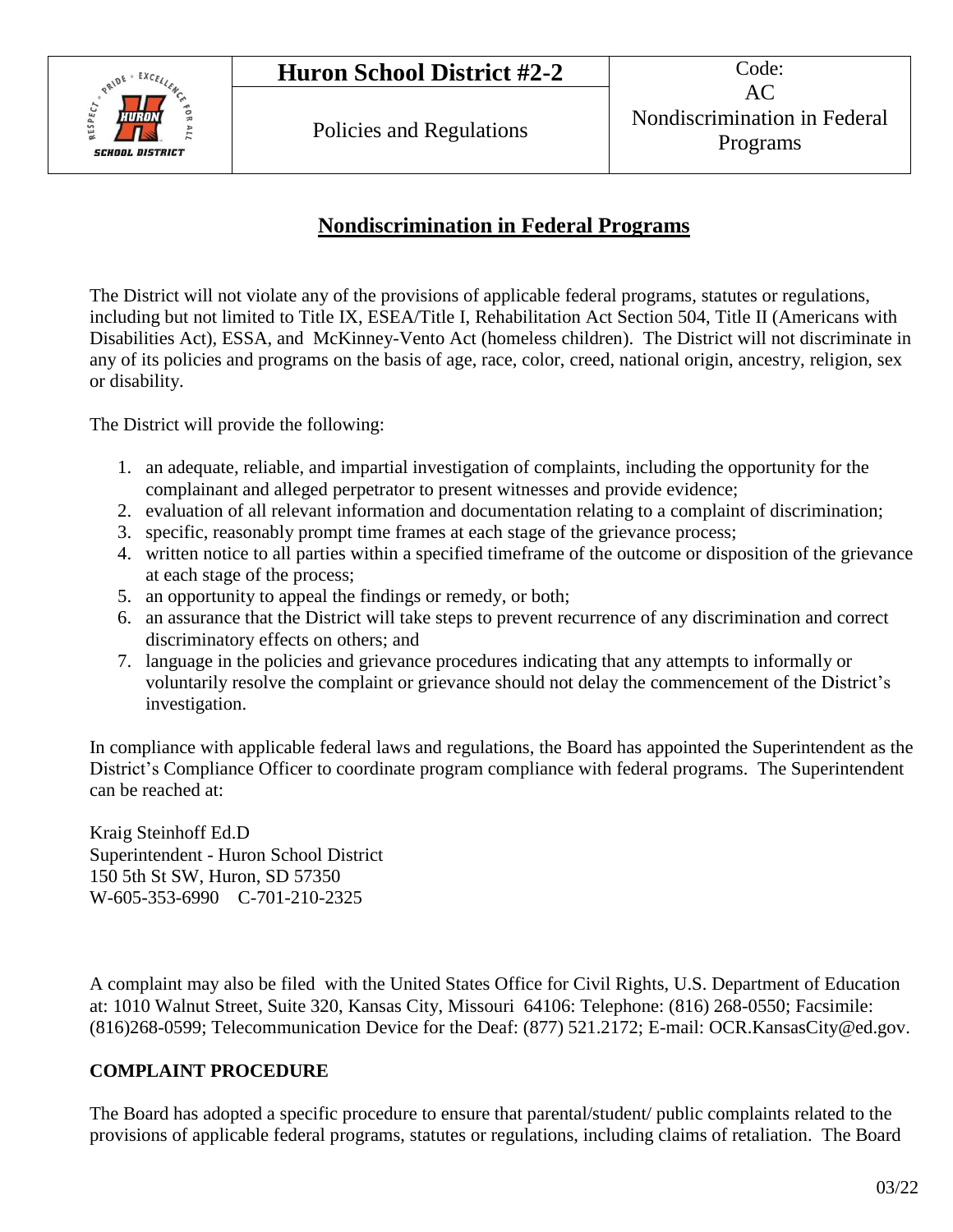### **Huron School District #2-2** Code:



will not discriminate, in any of its policies and programs, on the basis of age, race, color, creed, national origin, ancestry, religion, sex or disability.

The purpose of this complaint procedure is to outline a procedure for addressing parental/student/public complaints about federal program compliance and/or discrimination. Complaints against school employees and complaints related to sexual harassment, bullying, and instructional and library materials are addressed through other School District policies and not through this policy.

For the purposes of this policy, a "complaint" is a perceived or alleged violation of federal programs, statutes or regulations (e.g., Title IX, ESEA/Title I, Rehabilitation Act Section 504, Title II (Americans with Disabilities Act), ESSA, McKinney-Vento Act (homeless children), etc.) and/or discrimination in a policy and/or program on the basis of age, race, color, creed, national origin, ancestry, religion, sex or disability.

To protect the confidentiality of all concerned, it is imperative that any school employee in receipt of a complaint treat the complaint as confidential and that the complaint not be reproduced in any form, nor disclosed or discussed with any person other than those identified as proper recipients of the complaint (i.e., the principal, superintendent, school board).

When a federal program compliance complaint or discrimination/harassment complaint based on race, color, national origin, age or sex (excluding sexual harassment complaints) is brought directly to an individual board member or the entire Board, the board member or entire Board may listen to the person's complaint but shall take no action unless there has been compliance with this Policy. The person bringing the complaint will be directed to the procedure as set forth below. The following procedure is designed to ensure the proper balance in protecting the rights of the person(s) bringing the complaint and the rights of the employee against whom the complaint is made. It is only when the person having the complaint and the employee involved cannot resolve the problem, and the complaint cannot be resolved at the administrative level, will the Board and board members become involved.

Should it be determined that discrimination or harassment occurred based on race, color, national origin, age or sex, the District will take steps to prevent recurrence of any discrimination or harassment and to correct its discriminatory effects on others, if appropriate.

#### **STEP 1: Initial Complaint**

- A. The person having the complaint related to federal program compliance or discrimination/harassment complaint based on race, color, national origin, age or sex (excluding sexual harassment complaints), the person must initiate the complaint procedure in one of the following ways:
	- meet and discuss the concern with the Employee involved; OR
	- meet and discuss the concern with the Employee's Principal.
- 1. If the Complainant met with the Employee and the complaint was not resolved, the Complainant must meet and discuss the complaint with the Employee's Principal within ten (10) calendar days of the meeting with the Employee. The Principal shall complete a Complaint Form, Exhibit AC-E (1). The Complainant shall sign and date the Complaint Form verifying the accuracy of its content.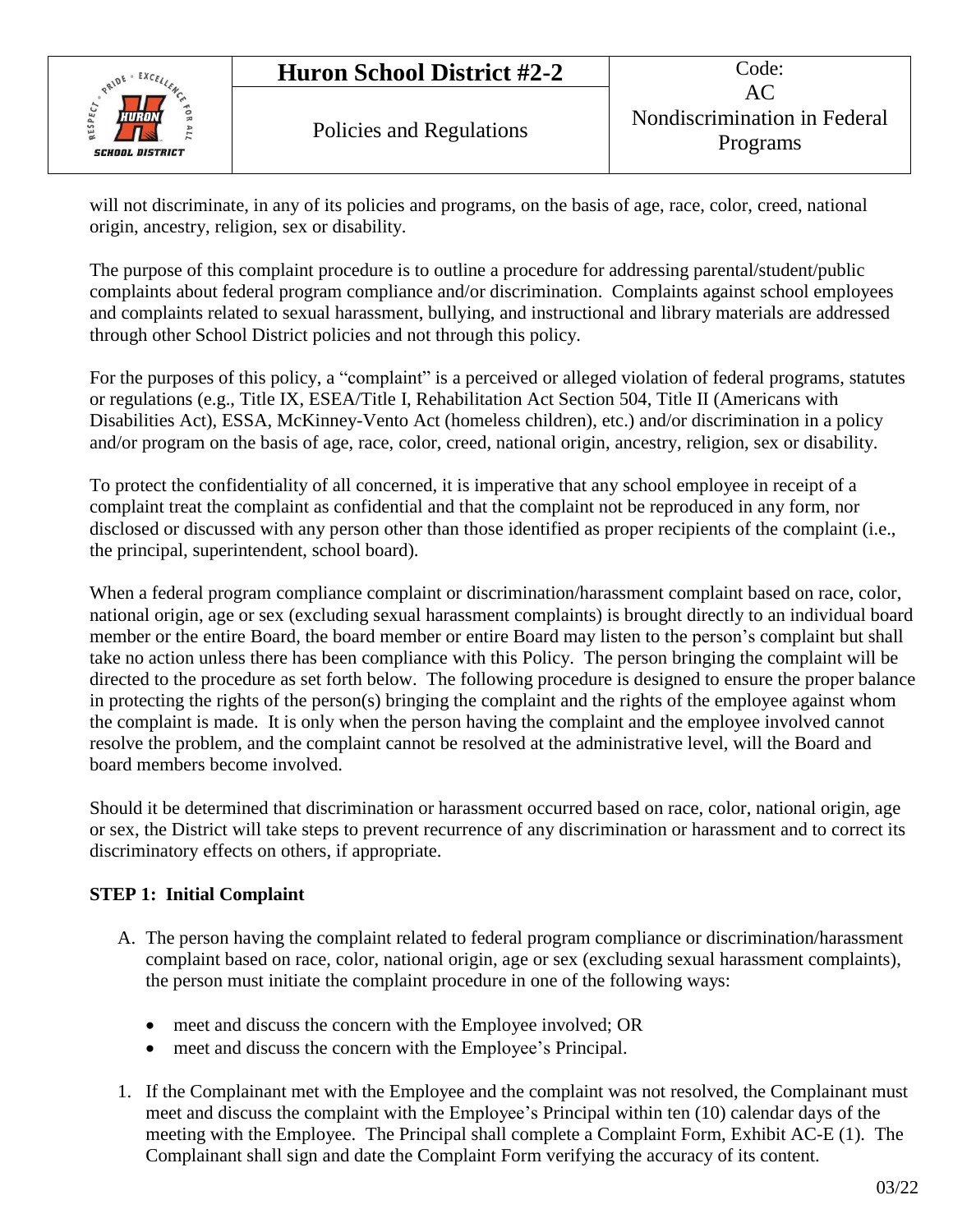

- 2. If the Complainant initiates the complaint by meeting with the Principal, the Principal shall complete a Complaint Form, Exhibit AC-E (1). The Complainant shall sign and date the Complaint Form verifying the accuracy of its contents.
- B. Upon the Complaint Form being signed and dated by the Complainant, the Principal shall give a copy of the complaint to the District's Compliance Officer (Superintendent). The Principal shall also give a copy of the complaint to the Employee and schedule an informal meeting with only the Complainant, Employee and Principal present. At the meeting, the Principal shall attempt to facilitate discussion between the Complainant and Employee by seeking clarification of the issue(s) and seeking a resolution to the complaint. However, attempts to informally or voluntarily resolve the complaint should not delay the commencement of the District's investigation. Should a resolution be obtained, the resolution shall be noted on the Complaint Form. Should a resolution not be obtained, the Complainant and/or the Employee may request a decision by the Principal on the merits of the complaint by making the request on the Complaint Form.
- C. If the Principal is asked to make a decision on the merits of the complaint, the Principal has the authority to investigate the complaint beyond the information received from the Complainant and Employee during the meeting with the Complainant, Employee and Principal. During the Principal's investigation the complainant and alleged perpetrator shall both have the opportunity, at separate times, to present witnesses and provide evidence to the Principal. The Principal shall evaluate all relevant information and documentation related to the complaint of discrimination or harassment and shall render a decision in writing within fourteen (14) calendar days of the request for a decision on the merits of the complaint. The time frame for rendering a decision by the Principal may be extended by the Principal for good cause and upon written notification to the Complainant and Employee. The notification shall identify the reason for the extension and the date on or before which the decision shall be rendered. The Complainant and the Employee shall receive written notification of the Principal's determination/resolution.
- D. The Principal's decision may be appealed by the Complainant or Employee to the Superintendent within (10) ten calendar days of receipt of the Principal's written decision pursuant to Step 2. If the Principal does not render a written decision within the required time frame (14 days unless extended) the Complainant or Employee may appeal to the Superintendent pursuant to Step 2.

Should the complaint be against a Principal, the Superintendent shall address the complaint through the procedure set forth in Step 1. An appeal by the Complainant pursuant to Step 1D may be filed with the School Board pursuant to Step 3.

Should the complaint be against the Superintendent (or the Principal who also is the Superintendent) the Complaint Form, Exhibit AC-E(1), shall be given to the Business Manager. The Business Manager shall give the Complaint Form to the School Board President or Chairperson. At the next School Board meeting, the School Board will designate a person who is not an Employee of the District to address the complaint through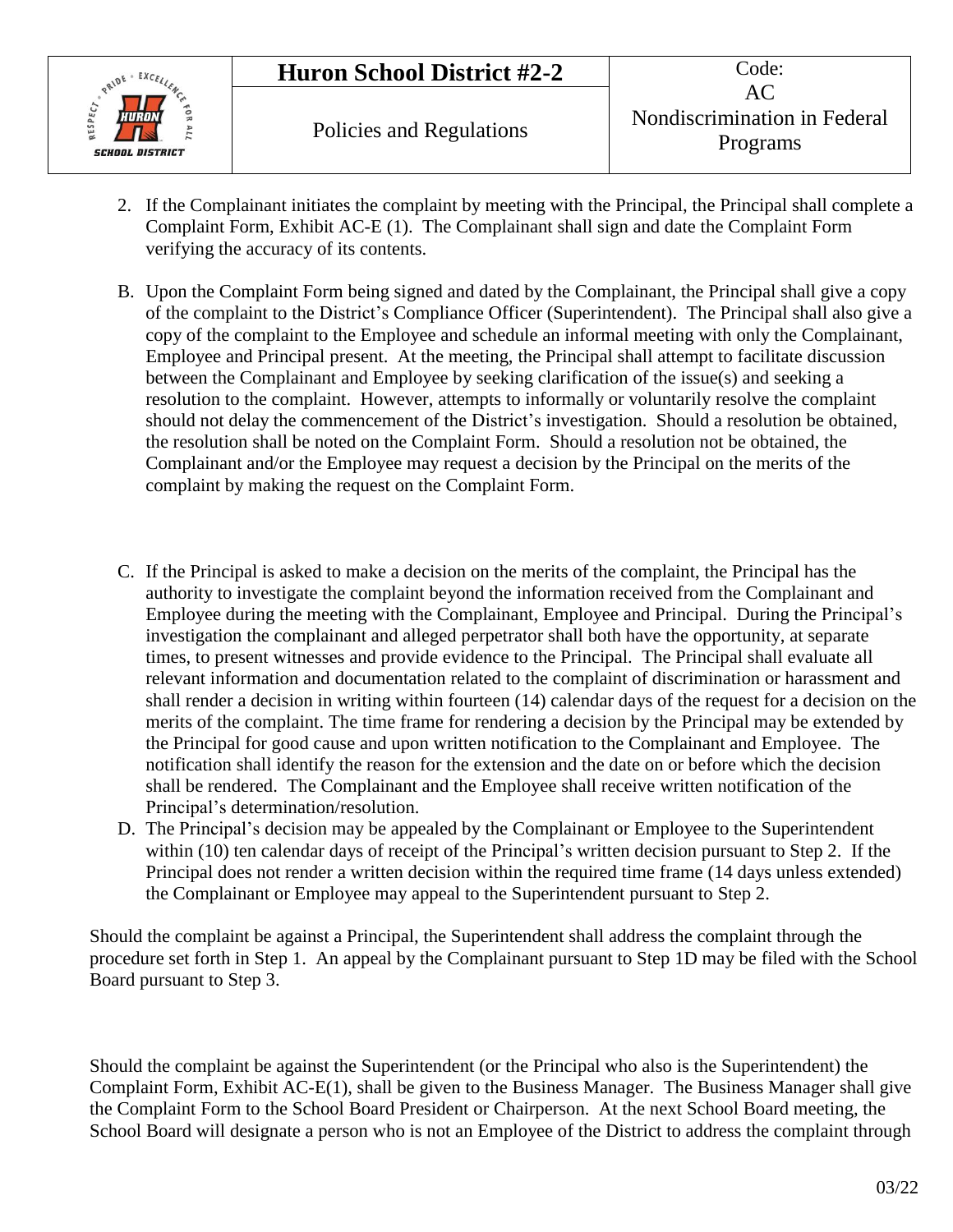

the procedure set forth in Step 1. An appeal by the Complainant pursuant to Step 1D may be filed with the School Board pursuant to Step 3.

#### **STEP 2: Appeal to the Superintendent**

The following procedure shall be used to address an appeal of the Principal's decision made in Step 1, or if the Principal failed to render a decision in the required time frame:

- A. The appeal shall be in writing using Exhibit AC-E(2). The appealing party must attach the complaint and the Principal's written decision, if a decision was rendered.
- B. Upon receipt of an appeal, the Superintendent will provide a copy of the appeal to the other party. Within five (5) calendar days, the other party may submit a written response to the appeal. The Superintendent shall provide a copy of the response to the appealing party.
- C. In the Superintendent's sole discretion, the Superintendent may (a) meet and discuss the matter with the Complainant and Employee, (b) meet and discuss the matter with the Complainant, Employee and Principal, or (c) meet and discuss the matter with the Principal.
- D. Within fourteen (14) calendar days from the date the appeal was filed with the Superintendent, the Superintendent shall render a decision in writing. The time frame for rendering a decision by the Superintendent may be extended by the Superintendent for good cause and upon written notification to the Complainant and Employee; the notification shall identify the reason for the extension and the date on or before which the decision shall be rendered. The Complainant, Employee and Principal shall receive copies of the decision. The Superintendent may uphold, reverse or modify the Principal's decision. The Superintendent may also refer the matter back to the Principal for further investigation. The Principal may uphold, modify or reverse his or her initial decision. After a matter has been referred back to the Principal, and the Principal rendered a second decision, that decision may also be appealed to the Superintendent.
- E. The Superintendent's decision may be appealed by the Complainant to the School Board within (10) ten calendar days of receipt of the Superintendent's written decision pursuant to Step 3. If the Superintendent does not render a written decision within the required time frame (14 calendar days unless extended) the Complainant may appeal to the School Board pursuant to Step 3.
- F. If the Employee believes the Superintendent's decision constitutes a violation, misinterpretation or inequitable application of School Board policy or collective bargaining agreement applicable to the Employee, the Employee may file a grievance pursuant to the applicable grievance policy. A grievance filed pursuant to this provision shall be initiated at the Superintendent level.

#### **STEP 3: Complainant's Appeal to the School Board**

The following procedure shall be used to address an appeal of the Superintendent's decision made in Step 2, or if the Superintendent failed to render a decision in the required time frame:

A. An appeal to the School Board shall be in writing using Exhibit AC-E(3). The Complainant must attach the complaint, the Principal's written decision if a decision was rendered, the appeal to the Superintendent, the response to the appeal if any, and the Superintendent's decision if one was rendered.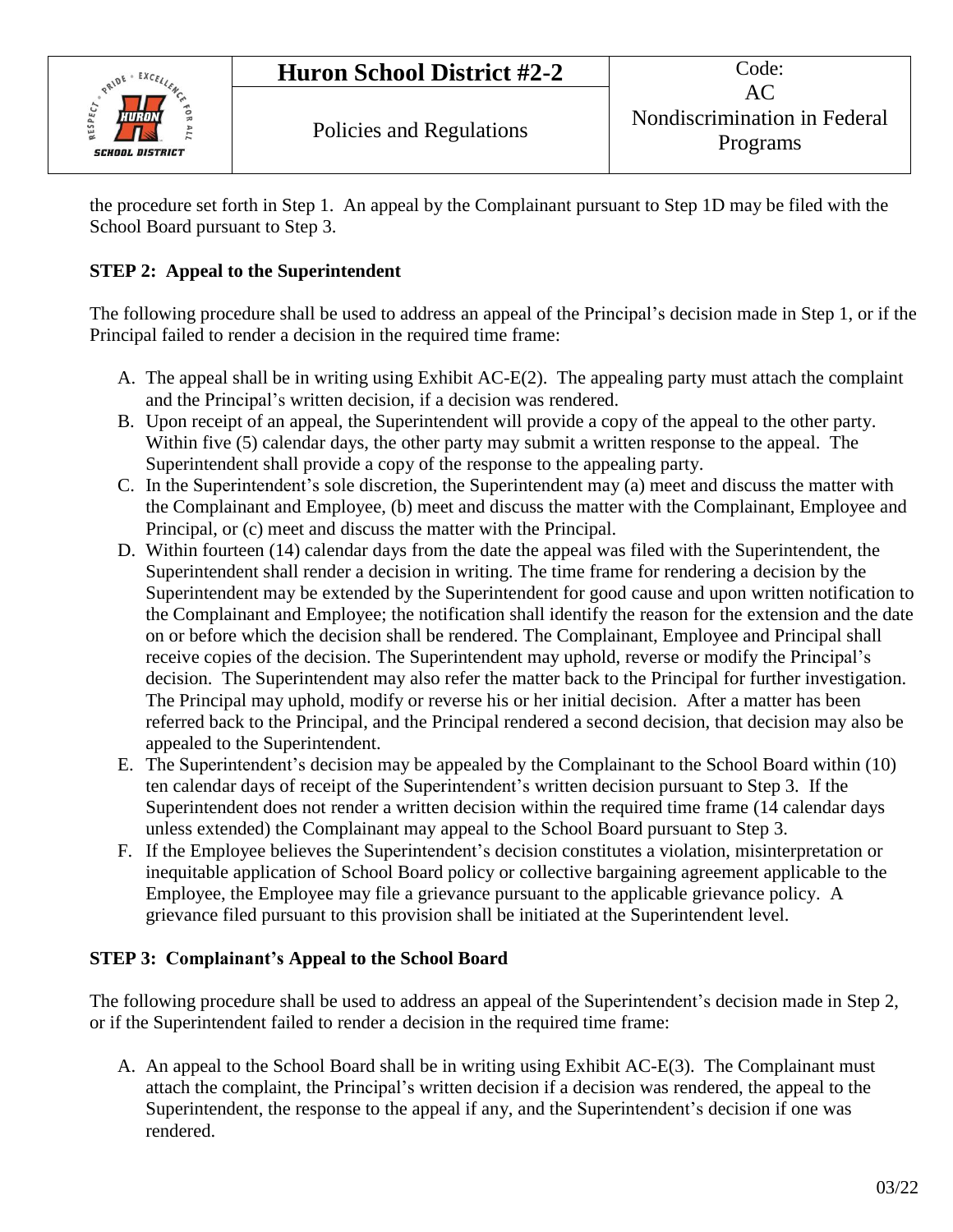# **Huron School District #2-2** Code:



- B. The appeal must be filed with the President/Chairperson of the School Board or Business Manager within ten (10) calendar days of Complainant's receipt of the Superintendent's written decision, or within ten (10) days of the deadline for the Superintendent's written decision, whichever comes first.
- C. Upon receipt by the Board President/Chairperson of an appeal by the Complainant, a copy of the appeal shall be given to the Employee involved.
- D. Upon receipt of an appeal to the School Board, the School Board shall schedule a date, time and location for the appeal hearing.
- E. The following procedure shall be applicable at the appeal hearing before the School Board:
- 1. The School Board shall appoint a school board member or a person who is not an employee of the school district as the Hearing Officer.
- 2. Within thirty (30) calendar days of an appeal being filed with the School Board, the School Board shall conduct a hearing in executive session.
- 3. The Complainant, Employee and Superintendent each have the right to be represented at the hearing.
- 4. The School Board shall make a verbatim record of the hearing by means of an electronic device or a court reporter. This record and any exhibits must be sealed and must remain with the Hearing Officer until the appeal process has been completed.
- 5. The issue on appeal is whether the Superintendent's decision should be upheld, reversed or modified by the School Board; in the absence of a decision by the Superintendent, the School Board will make a decision on the merits of the complaint.
- 6. All parties shall be given the opportunity to make an opening statement, with the Complainant being given the first opportunity, followed by the Employee and then the Superintendent.
- 7. The Complainant shall present his or her case first, and the Employee shall then present his or her case. Both parties shall have the opportunity to ask questions of the other's witnesses. The Hearing Officer and school board members may ask questions of any witness.
- 8. After the Complainant and the Employee have presented their respective cases, the Superintendent shall then present the basis of his/her decision which led to the appeal, if a decision was rendered. The Complainant and Employee shall have the opportunity to ask the Superintendent questions. The Hearing Officer and board members may also ask questions of the Superintendent.
- 9. Unless a witness is a party to the appeal, witnesses may be present only when testifying unless the Hearing Officer rules otherwise. All witnesses must take an oath or affirmation administered by the School Board President/ Chairperson, Hearing Officer or other person authorized by law to take oaths and affirmations.
- 10. The Hearing Officer shall admit all relevant evidence. The Hearing Officer may limit unproductive or repetitious evidence. The strict rules of evidence do not apply. Moran v. Rapid City Area School Dist., 281 N.W.2d 595. 602 (S.D. 1979) ("This [school board hearing related to teacher contract nonrenewal] does not mandate nor necessitate the use of strict evidentiary rules.").
- 11. Both parties shall be given the opportunity to make a closing statement, with the Complainant having the first opportunity, followed by the Employee, and then the Superintendent. The Complainant shall be given the opportunity for a brief rebuttal.
- 12. After the evidentiary hearing, the School Board shall continue to meet in executive session for deliberations. No one other than the Hearing Officer may meet with the Board during deliberations. During deliberations, the Board may seek advice from an attorney who did not represent any of the parties in the hearing. Consultation with any other person during deliberation may occur only if a